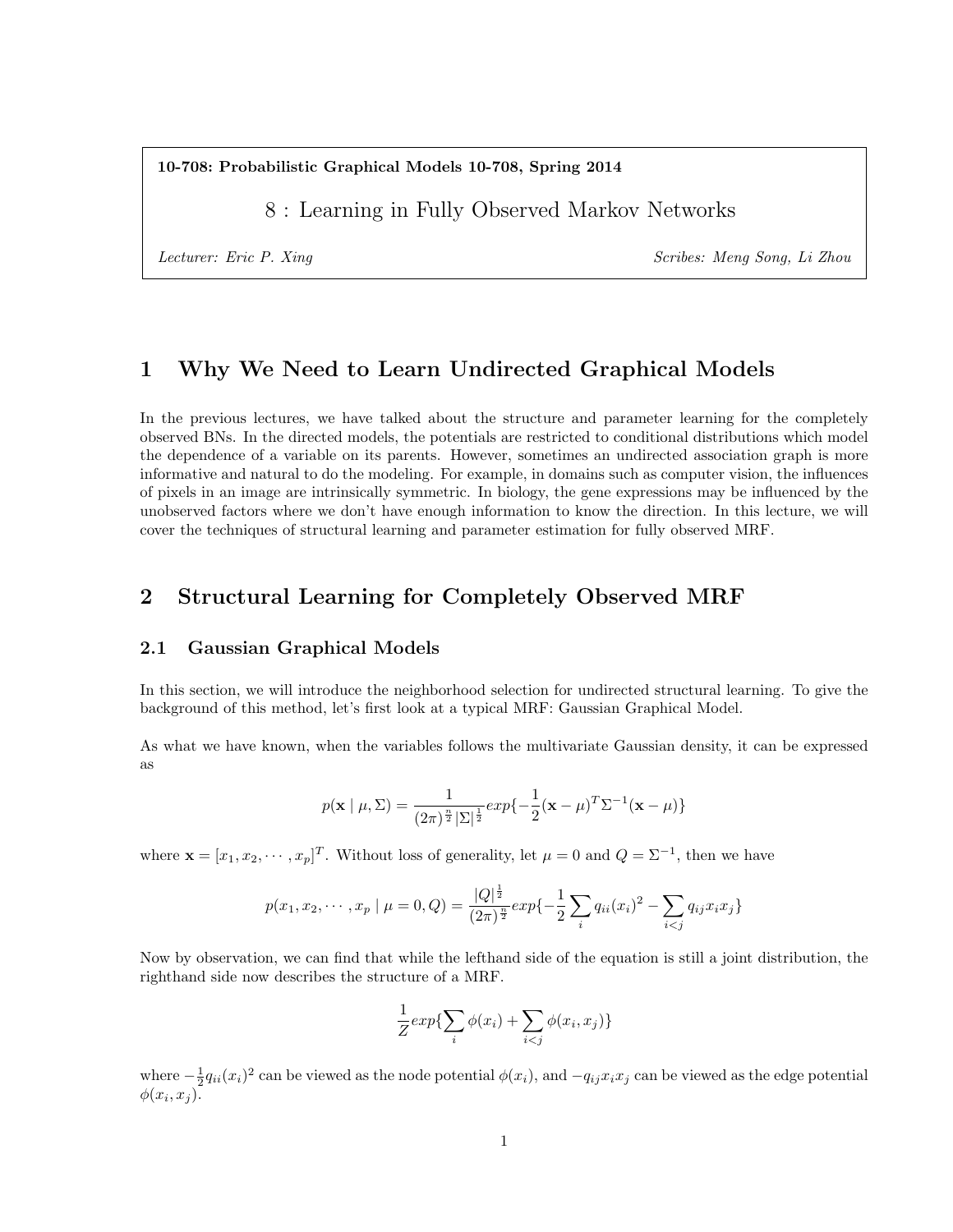#### 2.2 The Covariance and the Precision Matrices

Given the covariance matrix  $\Sigma$  and the precision matrix  $Q$ , we want to investigate the differences of their probability and graphical model interpretation.

1. For  $\Sigma$ 

With the assumption that  $x_1, \dots, x_p$  follows multivariate Gaussian distribution,  $x_i$  and  $x_j$  are uncorrelated means they are independent. Therefore,  $\Sigma_{i,j} = 0 \Rightarrow x_i \perp x_j$  or  $P(x_i, x_j) = P(x_i)P(x_j)$ .  $x_i$ and  $x_j$  are marginally independent. Through  $\Sigma$ , we solely concentrate on the relationship between  $x_i$ and  $x_i$  regardless the other nodes in the graph.

2. For Q

 $Q_{i,j} = 0 \Rightarrow x_i \perp x_j \mid \mathbf{x}_{\perp ij}$  or  $P(x_i, x_j \mid \mathbf{x}_{\perp ij}) = P(x_i \mid \mathbf{x}_{\perp ij}) P(x_j \mid \mathbf{x}_{\perp ij})$  and  $x_j$  are conditionally independent given the rest of the graph. This is what we need to decide the structure of a graph. Specifically, every non-zero entry in Q corresponds to an edge in the MRF.

To better understand the conditional independence induced by Q, we can look at  $P(x_i, x_j | \mathbf{x}_{ij}, Q)$ . When  $q_{ij} = 0$ ,

$$
P(x_i, x_j | \mathbf{x}_{\text{ij}}, Q) = \underbrace{\frac{|Q|^{\frac{1}{2}}}{(2\pi)^{\frac{n}{2}}} exp\{-\frac{1}{2} \sum_{k \neq i,j} q_{kk}(x_k)^2 - \sum_{h,g \neq i,j,h < g} q_{hg} x_h x_g\} exp\{-\frac{1}{2} (q_{ii}(x_i)^2 + q_{jj}(x_j)^2) \}
$$
\n
$$
= P(x_i | \mathbf{x}_{\text{ij}}, Q) P(x_j | \mathbf{x}_{\text{ij}}, Q)
$$

Figure 1 shows a chain graphical model. The Q matrix well captures the structure of the chain, where zero indicates that there is no edge between the two nodes, and non-zero indicates an edge exists. However, if we represent a graph according to the  $\Sigma$  matrix, we will get a clique.

|  |  |  | $(1)$ $(2)$ $(3)$ $(4)$ $(5)$                                                                                                                                                                                                                                                                                                         |  |  |                                                                    |
|--|--|--|---------------------------------------------------------------------------------------------------------------------------------------------------------------------------------------------------------------------------------------------------------------------------------------------------------------------------------------|--|--|--------------------------------------------------------------------|
|  |  |  | $\Sigma^{-1} = \begin{pmatrix} 1 & 6 & 0 & 0 & 0 \\ 6 & 2 & 7 & 0 & 0 \\ 0 & 7 & 3 & 8 & 0 \\ 0 & 0 & 8 & 4 & 9 \\ 0 & 0 & 0 & 9 & 5 \end{pmatrix} \qquad \Sigma = \begin{pmatrix} 0.10 & 0.15 & -0.13 & -0.08 & 0.15 \\ 0.15 & -0.03 & 0.02 & 0.01 & -0.03 \\ -0.13 & 0.02 & 0.10 & 0.07 & -0.12 \\ -0.08 & 0.01 & 0.07 & -0.04 & 0$ |  |  |                                                                    |
|  |  |  |                                                                                                                                                                                                                                                                                                                                       |  |  |                                                                    |
|  |  |  |                                                                                                                                                                                                                                                                                                                                       |  |  |                                                                    |
|  |  |  |                                                                                                                                                                                                                                                                                                                                       |  |  | $\begin{vmatrix} -0.08 & 0.01 & 0.07 & -0.04 & 0.07 \end{vmatrix}$ |
|  |  |  |                                                                                                                                                                                                                                                                                                                                       |  |  |                                                                    |

Figure 1: Q and  $\Sigma$  Matrices for a Chain Graphical Model

#### 2.3 The Neighborhood Selection Algorithm

Now we know that whether the entries of Q are zero or non-zero can completely encode the structure of the graph. The next questions is how to learn the precision matrix Q. In the ideal situation,  $\Sigma$  is invertible, then we can use MLE to learn  $\Sigma$ . However, in the real world, an common scenario is that  $p \gg n$  where p is the number of features, and n is the number of samples. In this case,  $\Sigma$  is not invertible. Thus we are going to learn a sparse GM by finding the non-zero entries in the sparse Q directly from data. The method we used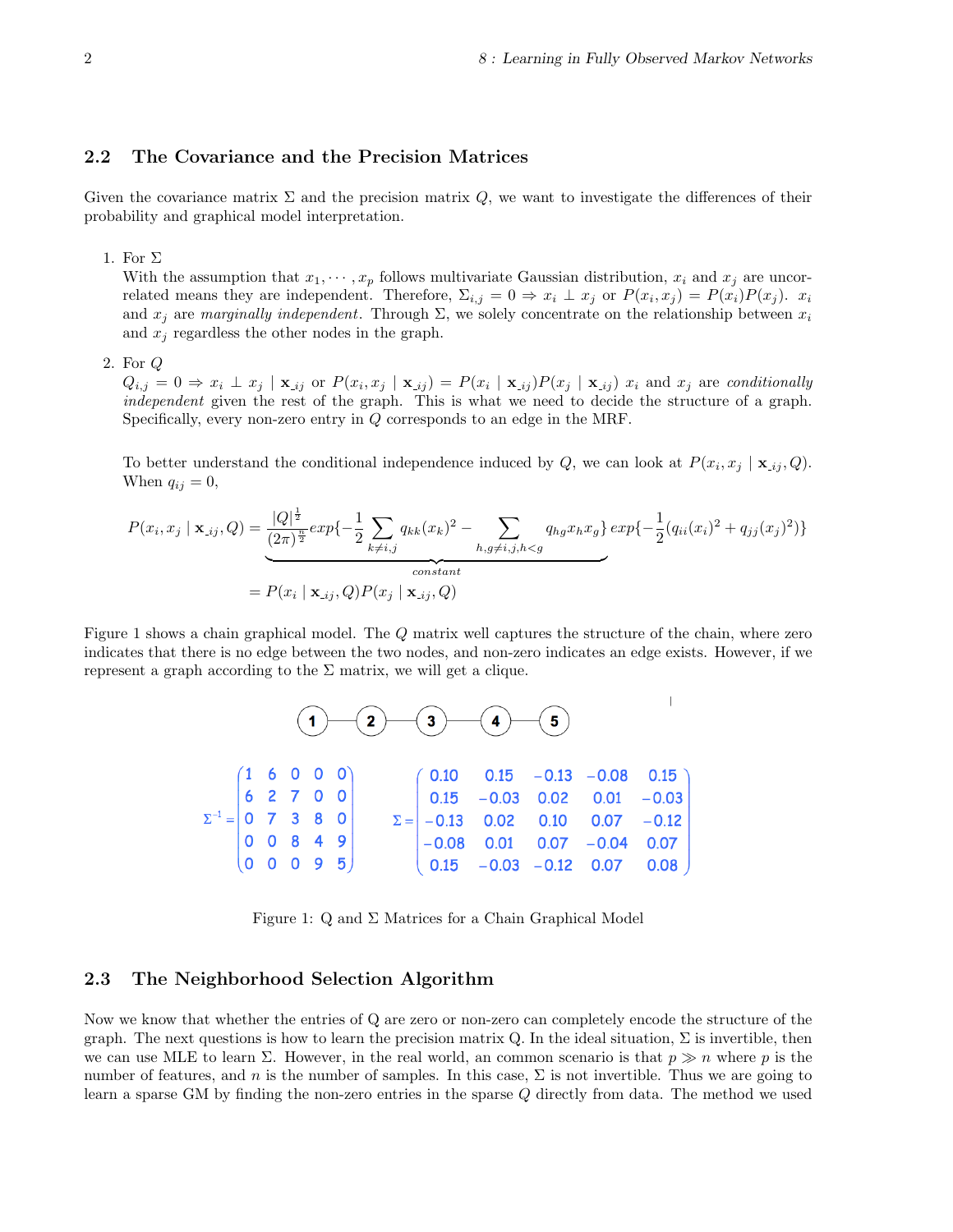to solve this problem is called *neighborhood selection algorithm* (Figure 2).

Here, we apply LASSO regression to each variable iteratively to find its neighbors. In the *ith* iteration, one variable is indicated as  $y_i$ , and all the other variables are represented by vector  $\mathbf{x}_i$ . We want to compute a vector  $\theta_i$  in which the non-zero entry  $\theta_i^j$  indicates an edge between the corresponding variable  $x_i^j$  and  $y_i$ . And  $\theta_i$  is just the *ith* row or column in Q. Therefore we need to solve

$$
\hat{\theta}_{\mathbf{i}} = \arg\min_{\theta_{\mathbf{i}}} l(\theta_{\mathbf{i}}) + \lambda \|\theta_{\mathbf{i}}\|_{1}
$$

where  $l(\theta_i) = log P(y_i | \mathbf{x_i}, \theta_i)$ , and  $Y = \theta^T X$ .



Figure 2: The Neighborhood Selection Algorithm

Having known the structure of the graph, we put Q back to the equation and perform MLE to estimate the parameters. For the discrete nodes, we can also perform this procedure and simply use L1 regularized logistic regression instead of L1 linear regression. Under finite data and high dimension condition, the graphical regression algorithm is ensured to be consistency.

### 3 MLE for Decomposable Undirected Graphical Models

Estimating the parameters in UGM is more challenging than in DGM for the reason that the partition function Z involves all parameters log-likelihood, thus log-likelihood is no more decomposable. In some cases, we need to do inferences (i.e. marginalization) to learn parameters even in the fully observed case. In this section, let's begin with a relatively simple case, the decomposable (triangulated) UGM.

### 3.1 Log Likelihood with Tabular Clique Potentials

To remove  $Z$  in the log likelihood, we introduce a notation for counts. The number of times a configuration  $x$  is observed in the dataset  $D$  can be represented as

$$
m(\mathbf{x}) = \sum_{n} \delta(\mathbf{x}, \mathbf{x_n})
$$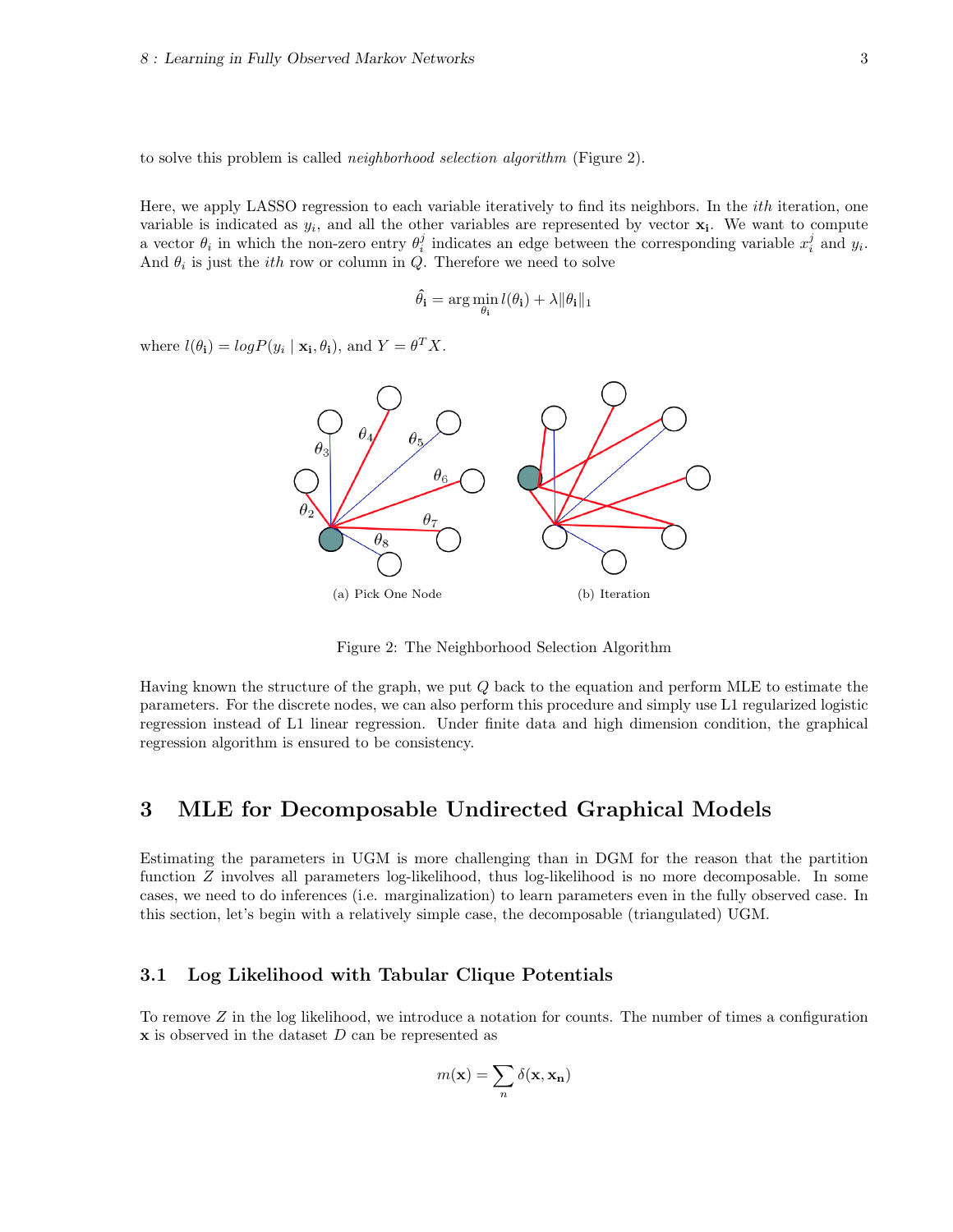and

$$
m(\mathbf{x}_C) = \sum_{\mathbf{x}_{V \setminus C}} m(\mathbf{x})
$$

is the count for clique  $C$ . In terms of the counts, the likelihood is given by

$$
p(D \mid \theta) = \prod_{n} \prod_{\mathbf{x}} p(\mathbf{x} \mid \theta)^{\delta(\mathbf{x}, \mathbf{x_n})}
$$

The log likelihood is

$$
l = \log p(D | \theta) = \sum_{n} \sum_{\mathbf{x}} \delta(\mathbf{x}, \mathbf{x_n}) \log p(\mathbf{x} | \theta)
$$
  
= 
$$
\sum_{\mathbf{x}} \sum_{n} \delta(\mathbf{x}, \mathbf{x_n}) \log p(\mathbf{x} | \theta)
$$
  
= 
$$
\sum_{\mathbf{x}} m(\mathbf{x}) \log(\frac{1}{Z} \prod_{C} \psi_C(\mathbf{x}_C))
$$
  
= 
$$
\sum_{C} \sum_{\mathbf{x}_C} \underbrace{m(\mathbf{x}_C) \log \psi_C(\mathbf{x}_C)}_{l_1} - N \underbrace{\log Z}_{l_2}
$$

We can see that the marginal counts  $m(\mathbf{x}_C)$  are the sufficient statistics for our model.

### 3.2 Maximum Likelihood Estimation

To find MLE, we take the derivatives of the log likelihood with respect to  $\psi_C(\mathbf{x}_C)$  and set it to zero. The derivative of the first term can be obtained immediately.

$$
\frac{\partial l_1}{\partial \psi_C(\mathbf{x}_C)} = \frac{m(\mathbf{x}_C)}{\psi_C(\mathbf{x}_C)}
$$

Then we turn to the second term

$$
\frac{\partial l_2}{\partial \psi_C(\mathbf{x}_C)} = \frac{1}{Z} \frac{\partial}{\partial \psi_C(\mathbf{x}_C)} \left( \sum_{\tilde{x}} \prod_D \psi_D(\tilde{\mathbf{x}}_D) \right)
$$
  
\n
$$
= \frac{1}{Z} \sum_{\tilde{\mathbf{x}}} \delta(\tilde{\mathbf{x}}_C, \mathbf{x}_C) \frac{\partial}{\partial \psi_C(\mathbf{x}_C)} \left( \prod_D \psi_D(\tilde{\mathbf{x}}_D) \right)
$$
  
\n
$$
= \frac{1}{Z} \sum_{\tilde{\mathbf{x}}} \delta(\tilde{\mathbf{x}}_C, \mathbf{x}_C) \prod_{D \neq C} \psi_D(\tilde{\mathbf{x}}_D)
$$
  
\n
$$
= \sum_{\tilde{\mathbf{x}}} \delta(\tilde{\mathbf{x}}_C, \mathbf{x}_C) \frac{1}{\psi_C(\tilde{\mathbf{x}}_C)} \frac{1}{Z} \prod_D \psi_D(\tilde{\mathbf{x}}_D)
$$
  
\n
$$
= \frac{1}{\psi_C(\mathbf{x}_C)} \sum_{\tilde{\mathbf{x}}} \delta(\tilde{\mathbf{x}}_C, \mathbf{x}_C) p(\tilde{\mathbf{x}})
$$
  
\n
$$
= \frac{p(\mathbf{x}_C)}{\psi_C(\mathbf{x}_C)}
$$

Note that when taking derivative of  $l_2$ ,  $\mathbf{x}_C$  is fixed.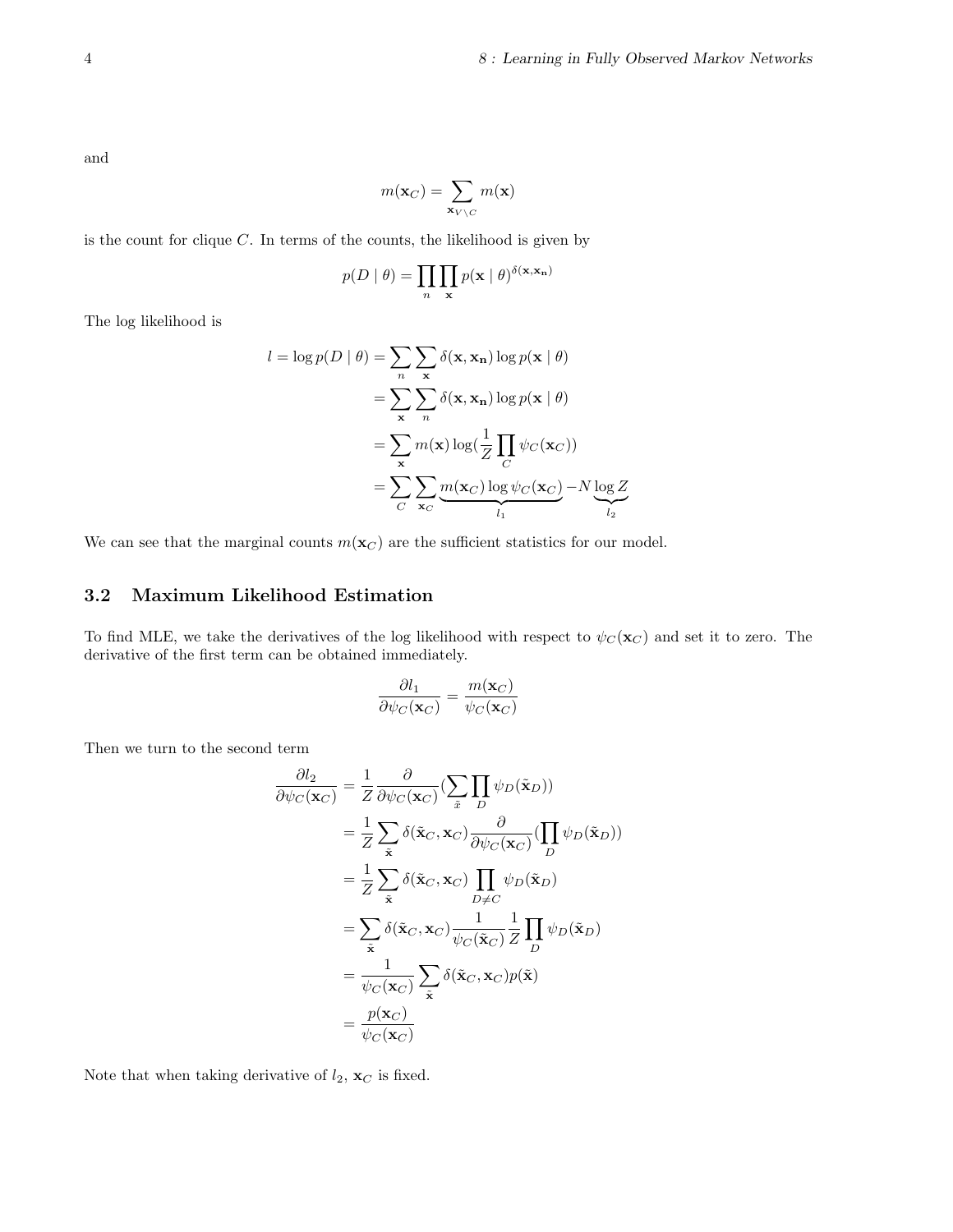Thus,

$$
\frac{\partial l}{\partial \psi_C(\mathbf{x}_C)} = \frac{m(\mathbf{x}_C)}{\psi_C(\mathbf{x}_C)} - N \frac{p(\mathbf{x}_C)}{\psi_C(\mathbf{x}_C)} = 0
$$

The MLE of the parameters is

$$
\hat{p}_{MLE}(\mathbf{x}_C) = \frac{m(\mathbf{x}_C)}{N} = \tilde{p}(\mathbf{x}_C)
$$

This tells us an important characterization of maximum likelihood estimates: for each clique, the model marginals must be equal to the observed marginals (empirical counts). However, it doesn't tell us the MLE of the parameters,  $\psi_C(\mathbf{x}_C)$  themselves appear implicitly in these equations.

### 3.3 Decomposable Models

When a model  $G$  is decomposable, its joint distribution can be represented as

$$
p(\mathbf{x}) = \frac{\prod_{C} \psi_C(\mathbf{x}_C)}{\prod_{S} \varphi_S(\mathbf{x}_S)}
$$

If G's potentials are defined on maximal cliques, we can find maximum likelihood estimates by inspection. That is, to compute the clique potentials, just set them to the empirical marginals or conditionals, i.e., the separator must be divided into one of its neighbors.

Figure 3 gives us an example of a three node chain model. Its probability can be written as

$$
p(x_1, x_2, x_3) = \frac{1}{Z} \psi_{12}(x_1, x_2) \psi_{23}(x_2, x_3)
$$

The maximum likelihood estimates of its clique potentials can be given as

$$
\tilde{\psi}_{12,MLE}(x_1, x_2) = \tilde{p}(x_1, x_2)
$$

$$
\tilde{\psi}_{23,MLE}(x_2, x_3) = \frac{\tilde{p}(x_2, x_3)}{\tilde{p}(x_2)}
$$

which also implies that  $Z = 1$ .



Figure 3: A Three Node Markov Chain

# 4 MLE for Non-decomposable Undirected Graphical Models

For now we know how to do MLE for decomposable graphical model, however if the clique potential does not directly correspond to the clique marginal, then the graph is non-decomposable. How can we do MLE for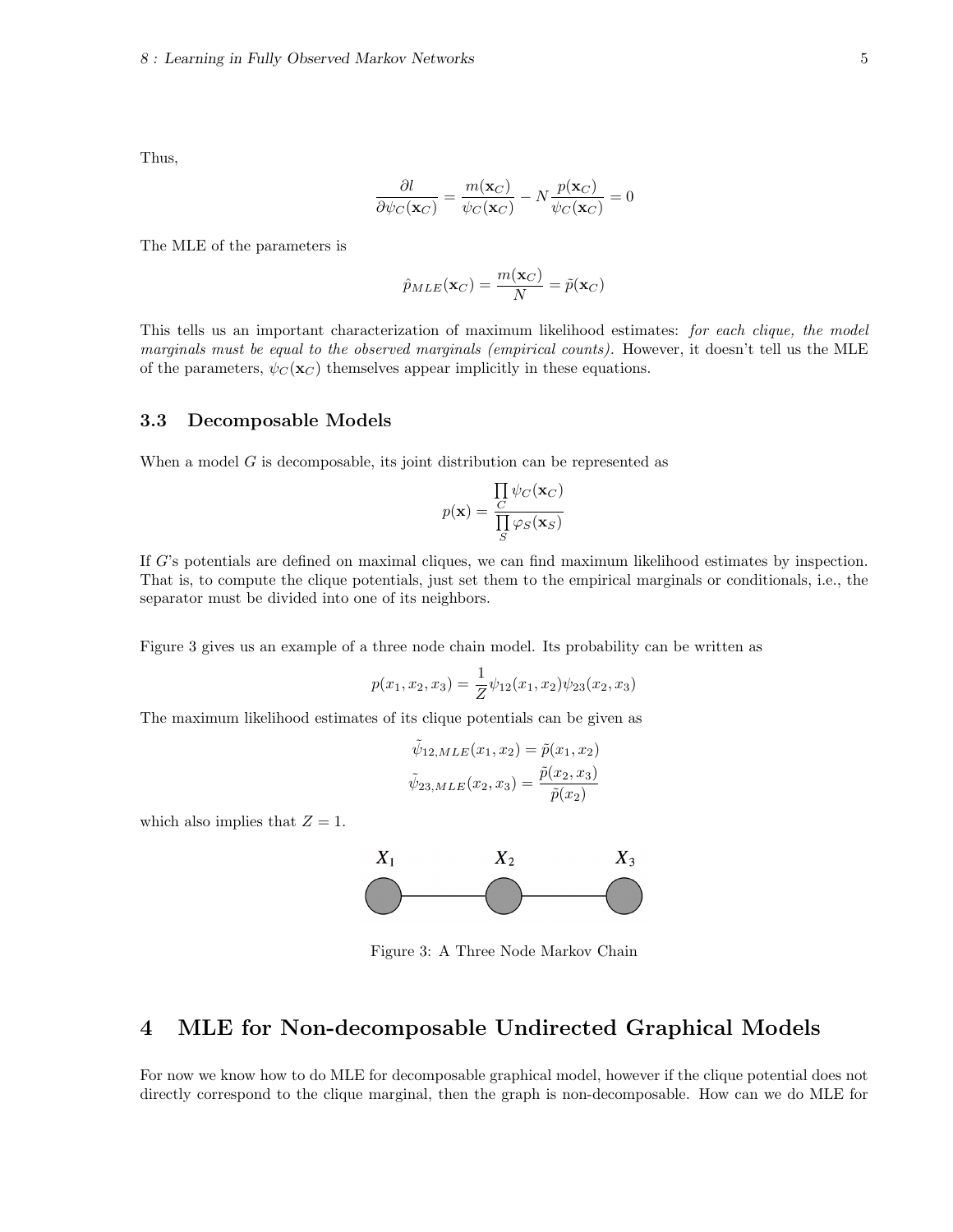non-decomposable graphical model? If the potentials are tabular, we can use Iterative Proportional Fitting (IPF) algorithm and if the potentials are themselves functions of their own parameters, then we can use Generalized Iterative Scaling (GIS) algorithm.

### 4.1 Iterative Proportional Fitting

Iterative Proportional Fitting (IPF) can be used when the potentials in the undirected graphical model are tabular. It is an iterative algorithm, and hoping that the iterations can converge to a 'fixed point' – the solution for the original implicit equations. One nice thing about IPF is that it is not only a fixed-point algorithm, but also a a coordinate ascent algorithm, so it is guaranteed to converge.

Let's first derive the update rule for each iteration. Set the derivative of likelihood function equal to 0, we can get

$$
\frac{m(x_c)}{N\psi_c(x_c)} = \frac{p(x_c)}{\psi_c(x_c)}
$$

we can rewrite  $\frac{m(x_c)}{N}$  as  $\tilde{p}(x_c)$ , the empirical marginal of  $x_c$ , so

$$
\frac{\tilde{p}(x_c)}{\psi_c(x_c)} = \frac{p(x_c)}{\psi_c(x_c)}
$$

Note that our goal  $\psi_c(x_c)$  is on both side of the equation, so we can not solving it in closed-form from this equation, however we can fix  $\psi_c(x_c)$  on the right side and solve for it on the left hand side. At the end we create a rule for iterative update:

$$
\psi_c^{(t+1)}(x_c) = \psi_c^{(t)}(x_c) \frac{\tilde{p}(x_c)}{p^{(t)}(x_c)}
$$

Also note that in the equation above,  $p^{(t)}(x_c)$  is the clique marginal, not the empirical marginal, so we have to do inference for  $p^{(t)}(x_c)$  in each iteration. We do the update for all the cliques in each iteration. and it can be proved that it is a coordinate ascent algorithm, where the coordinates are parameters of clique potentials:

First we take the derivative of the log likelihood with respect to the coordinate  $\psi_c(x_c)$ , for fixed c and varying  $x_c$ .

$$
\frac{\partial l}{\partial \psi_c(x_c)} = \frac{m(x_c)}{\psi_c(x_c)} - \frac{N}{Z} \sum_{\hat{x}} \delta(\hat{x}_c, x_c) \prod_{D \neq C} \psi_D(\hat{x}_D)
$$

To reflect that D is being fixed, we can add an iteration superscript to  $\psi_D$  on the right side.

$$
\frac{\partial l}{\partial \psi_c(x_c)} = \frac{m(x_c)}{\psi_c^{(t+1)}(x_c)} - \frac{N}{Z^{(t+1)}} \sum_{\hat{x}} \delta(\hat{x}_c, x_c) \prod_{D \neq C} \psi_D^{(t)}(\hat{x}_D)
$$

Also, one of IPF's properties is that Z remains constant during the iteration, so  $Z^{(t+1)} = Z^{(t)}$ , so

$$
\frac{\partial l}{\partial \psi_c(x_c)} = \frac{m(x_c)}{\psi_c^{(t+1)}(x_c)} - \frac{N}{Z^{(t+1)}} \sum_{\hat{x}} \delta(\hat{x}_c, x_c) \prod_{D \neq C} \psi_D^{(t)}(\hat{x}_D)
$$
  
\n
$$
= \frac{m(x_c)}{\psi_c^{(t+1)}(x_c)} - \frac{N}{Z^{(t)}} \sum_{\hat{x}} \delta(\hat{x}_c, x_c) \prod_{D \neq C} \psi_D^{(t)}(\hat{x}_D)
$$
  
\n
$$
= \frac{m(x_c)}{\psi_c^{(t+1)}(x_c)} - \frac{N}{\psi^{(t)}(x_c)} \sum_{\hat{x}} \delta(\hat{x}_c, x_c) \frac{1}{Z^{(t)}} \prod_D \psi_D^{(t)}(\hat{x}_D)
$$
  
\n
$$
= \frac{m(x_c)}{\psi_c^{(t+1)}(x_c)} - \frac{N}{\psi^{(t)}(x_c)} p^{(t)}(x_c).
$$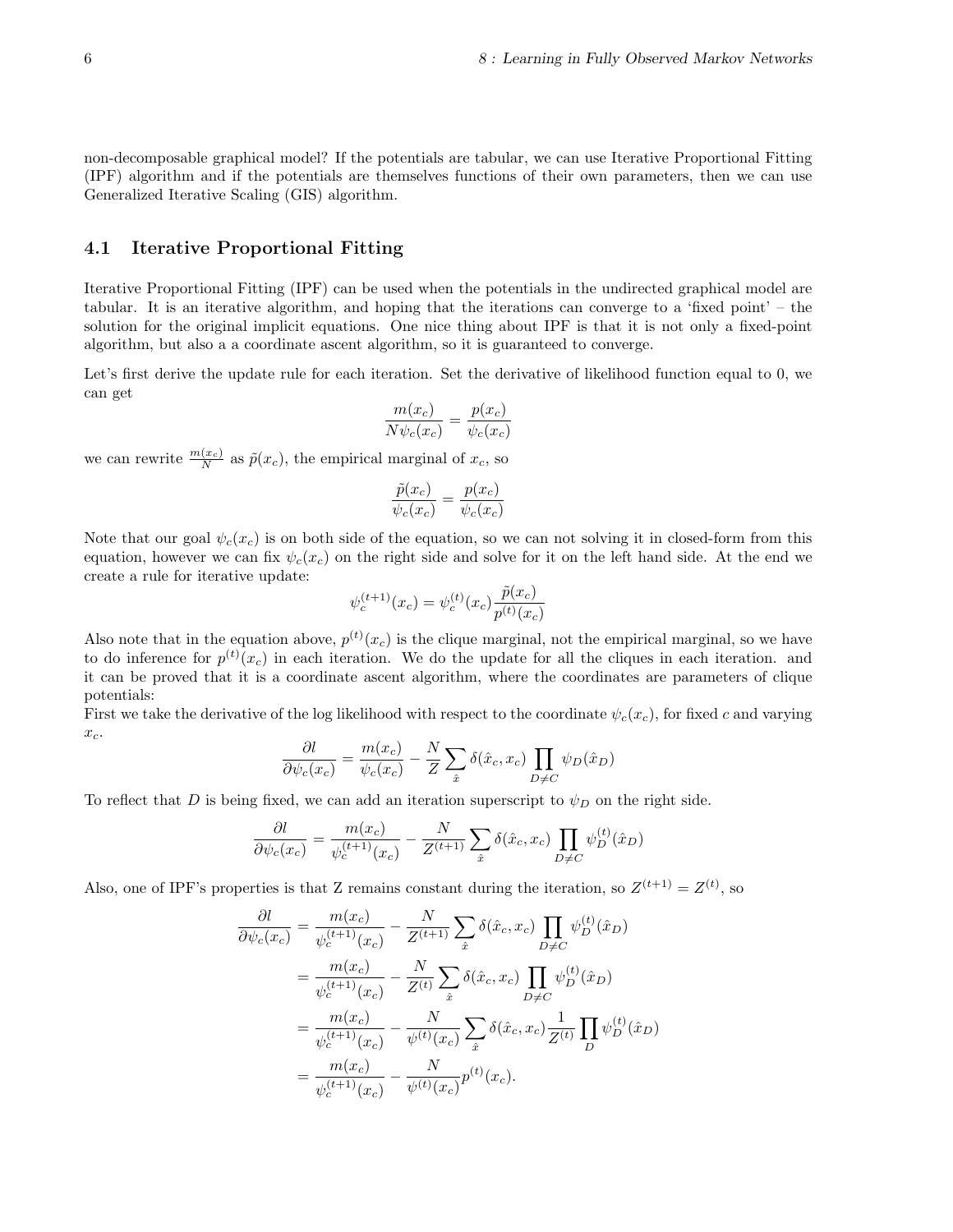Now we can see that the IPF update function would set the derivative of log-likelihood above to zero, so the algorithm is coordinate ascent, it will increase the log-likelihood and finally converge to a global maximum.

### 4.2 Feature Based Model

For most of the graphical model we deal with, the potentials will not be tabular, but will themselves be functions of some parameters. This is because for large cliques, defining tabular potential functions are exponentially costly for inference and would have exponential numbers of parameters to learn. With limited data and time, it is impossible to learn when cliques become very large. Feature-based Clique potentials solve this problem by using a less general parameterization of the clique potentials, that is, for each potential, it defines a set of feature on it, so the parameter space is now the space of features, which can be controlled by ourselves.

For example, consider a clique: three consecutive characters in a string of English text. The full joint clique potential would be  $26^3 - 1$ , because we have 26 letters in English, and this is a huge potential space. But we can define features based on the three characters, such as whether they are 'ing' or 'ion', and each feature has only 2 possible values as they are binary. So suppose we define n features, we only have to estimate n parameters. Of course we can define more complicated feature than binary feature, such as continuous features.

Let's represent clique potentials as  $\psi_c(x_c) = exp(\sum_k \theta_k f_k(x_c))$ , we can treat each feature function as a 'micropotential' function. Also note that if the feature functions are indicator function per combination of  $x_c$ , we can recover the standard tabular potential. To combine feature into the probability model:

$$
p(x) = \frac{1}{Z(\theta)} \prod_c \psi_c(X_c)
$$
  
= 
$$
\frac{1}{Z(\theta)} exp \sum_c \sum_k \theta_k f_k(x_c)
$$

we can simplify this form to

$$
p(x) = \frac{1}{Z(\theta)} exp\sum_{i} \theta_i f_i(x_{c_i})
$$

This is the form of exponential family model, and features are sufficient statistics. So now our goal is to find MLE under the above form.

#### 4.3 Generalized Iterative Scaling

One method to solve this problem is Generalized Iterative Scaling (GIS) algorithm. It is also a iterative algorithm and try to attack the lower bound of the scaled likelihood function. Scaled likelihood function of UGM can be expressed as:

$$
\hat{l}(\theta; D) = l(\theta; D)/N
$$
  
= 
$$
\sum_{x} \hat{p}(x) log p(x|\theta)
$$
  
= 
$$
\sum_{x} \hat{p}(x) \sum_{i} \theta_{i} f_{i}(x) - log Z(\theta)
$$